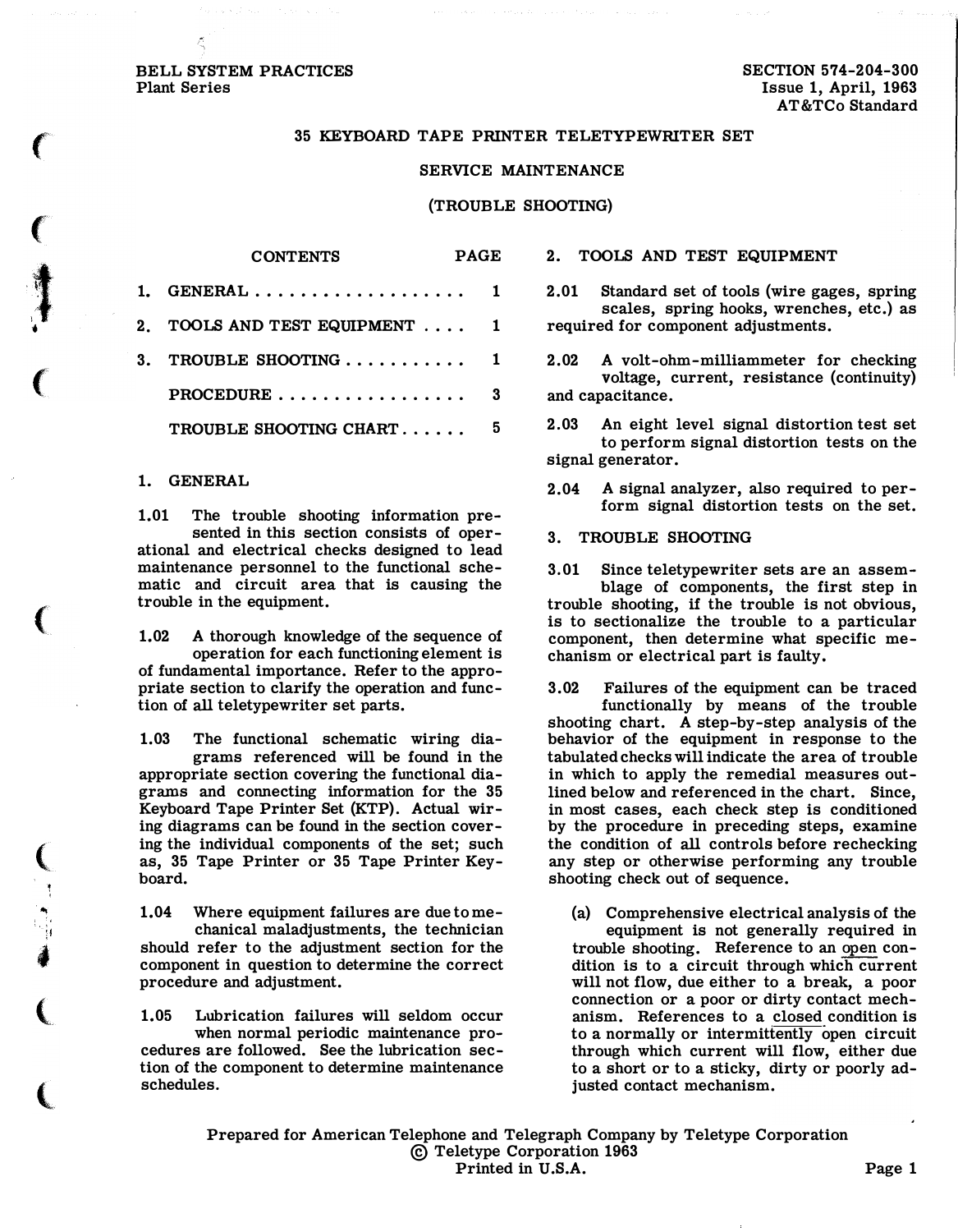- (b) Running Open is a condition created by an open signal circuit, resulting in operation of typing and printing mechanisms because of the absence of a stop signal to latch the function clutches.
- (c) Running Closed is a condition created by a closed signal circuit, resulting in failure of typing and printing mechanisms to respond to a signal, due to the absence of the start and spacing elements in the signal, or to mechanical failure.
- (d) Garbling is a condition in which the response of the typing and printing mechanisms does not correspond to the mechanical or signal input.
- (e) Blind is a condition in which a unit is turned off or otherwise disconnected to assure non-response to various signal inputs.

Note: If trouble shooting checks indicate abnormal electrical conditions, refer to the functional schematics referenced in the chart. If the trouble appears to be mechanical, isolate the unit, and refer to the associated adjustment section for the unit isolated.

# PROCEDURE

- 3.03 Make a visual inspection of the equipment to determine if the trouble is caused by loose line or power connections, improperly set switches, erratic motor speed, or improper rangefinder setting.
- 3.04 Arrange the equipment to operate on a test circuit and perform the procedures normally followed after the installation of a KTP set, to sectionalize the trouble. These procedures are primarily performed after initial installation of new or repaired equipment but may be used to assist in locating troubles when they occur.

3.05 Localizing Electrical Troubles: Most electrical troubles are found at the various contacts in the equipment, which include switch contacts, plug-in connector and pin contacts, wiring field terminals, soldered contacts, (including spliced wires), and chassis ground contacts. Electrical circuits in the teletypewriter set have terminal connections at the points where test must be made. Do not disturb the wiring more than necessary when testing or inspecting. Maintenance personnel must be thoroughly familiar with the schematic and wir-

ing diagrams and use them while making pointto-point checks of the circuits. Schematic wiring diagrams of external equipment to which the tape printer set is connected furnish information helpful for testing and localizing trouble.

 $\bigcirc$ 

 $\bigcirc$ 

f

•

**。")** 

)

 $\bigcup$ 

 $\ddot{\bullet}$ 

;)

 $\bullet$ 

3.06 Power Supply Checks: To be sure that

proper operating conditions exist, check the input power, AC circuits, and DC circuits in turn before making other tests. These checks will, of necessity, include normal operation of the parts in these circuits and the requirements of all adjustments which would affect the indicated trouble as related to the parts. When check of an adjustment is indicated, care should be exercised not to disturb the adjustment or related adjustments.

3.07 Continuity, Resistance, and Capacitor Checks.

(a) Continuity: The continuity check is used to locate suspected open circuits. In making continuity checks, be sure that parallel current paths are disconnected. Make the tests by checking the continuity through the circuit suspected to be faulty by connecting the test leads so that the current can go only through the suspected circuit. Be sure no other part of the circuit is shunting the circuit being tested. If necessary, disconnect certain leads. Check all likely circuits in this manner. If, after checking all possible causes, the fault cannot be located, make a continuity test of the entire circuit. If continuity is indicated, test the other half of the circuit. Continue sub-dividing the circuit until the open point is definitely located.

(b) Resistance: The resistance check is used to locate suspected open or shorted coil windings, transformer windings, motor windings, fixed resistors and inductors. In making resistance checks, follow the same general procedures as those described for continuity checks.

(c) Capacitor: The capacitor check is used

to locate shorted or leaking elements. To test, discharge the suspected capacitor with an insulated shorting jumper. Then disconnect one lead and connect the capacitor to an ohmmeter. Use the highest reading scale. A good capacitor will be indicated by the ohmmeter pointer first moving up the scale rapidly, then returning more slowly to the infinity mark. A capacitor which is open will give a reading of infinite ohms. A shorted capacitor will give a reading of constant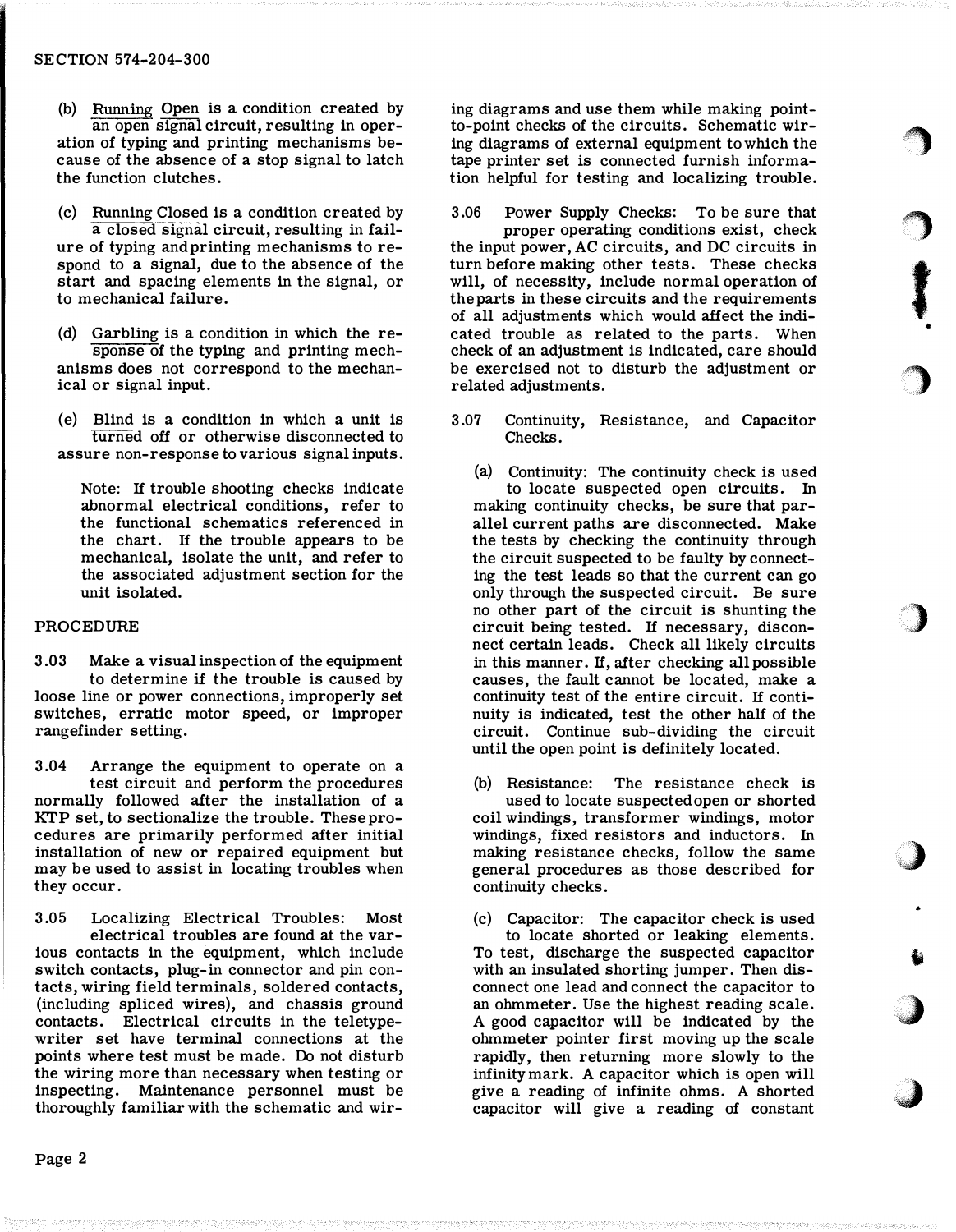value between zero and infinity, depending upon the resistance of the short.

WARNING: BE EXTREMELY CAREFUL WHEN HANDLING CHARGED CAPACI-TORS. A SEVERE ELECTRlCAL SHOCK MAYBE RECEIVED FROM THE CAPAC-ITOR OR LEADS CONNECTED TO A POWER SUPPLY IN OPERATION.

# 3 .08 Electrical Checks

(a) Check for external interruptions to the 115 volt AC or 48 volt DC power supply by checking the power cord connections on the terminal block at the rear of the set.

{b) Check for open fuse at rear of the tape printer keyboard. If open, rotate the associated motor by hand and check for excessive mechanical load before replacing the fuse. If a replaced fuse burns out immediately upon installation, check for shorted wiring in the motor, selector magnets, or the copy light transformer. Also check the fuse in the tape printer selector magnet driver, in sets so equipped.

3.09 Localizing Mechanical Troubles

I

(

"'

.,

(

 $\overline{\mathbb{C}}$ 

 $\big($ 

f

1

l

 $\big($ 

(a) Although mechanical troubles can occur in teletypewriter sets, no difficulty should be experienced in locating the fault if the sequence of operation is checked through its various steps. When a mechanical func-

tion fails to operate, or operates in a faulty manner, the trouble may be in a particular adjustment, or series of adjustments, or it may be in a particular assembly. One method for checking troubles involves checking the individual requirement for all adjustments in the faulty subassembly or mechanism. Use the related data found in the detailed adjustment procedures to determine the sequence to be followed.

- (b) A second method involves setting up by hand the selecting mechanism and completing the operation by manually rotating the motor, shaft, gear, or cam that normally drives the assembly. This second method is usually quicker when only one adjustment is faulty and the remainder of the mechanism is in good condition. In such cases only the related adjustments need be checked.
- (c) In some instances, faulty operation may be observed only when the mechanism is power driven. The experience of the maintenance personnel and the over-all condition of the equipment will indicate which method is the better approach to a particular trouble. In either mechanical or electrical troubles, additional aid in isolating the difficulty may be secured from records of previous troubles and adjustments.
- 3 .10 Refer to the following trouble shooting charts for a more complete tabulation of possible troubles.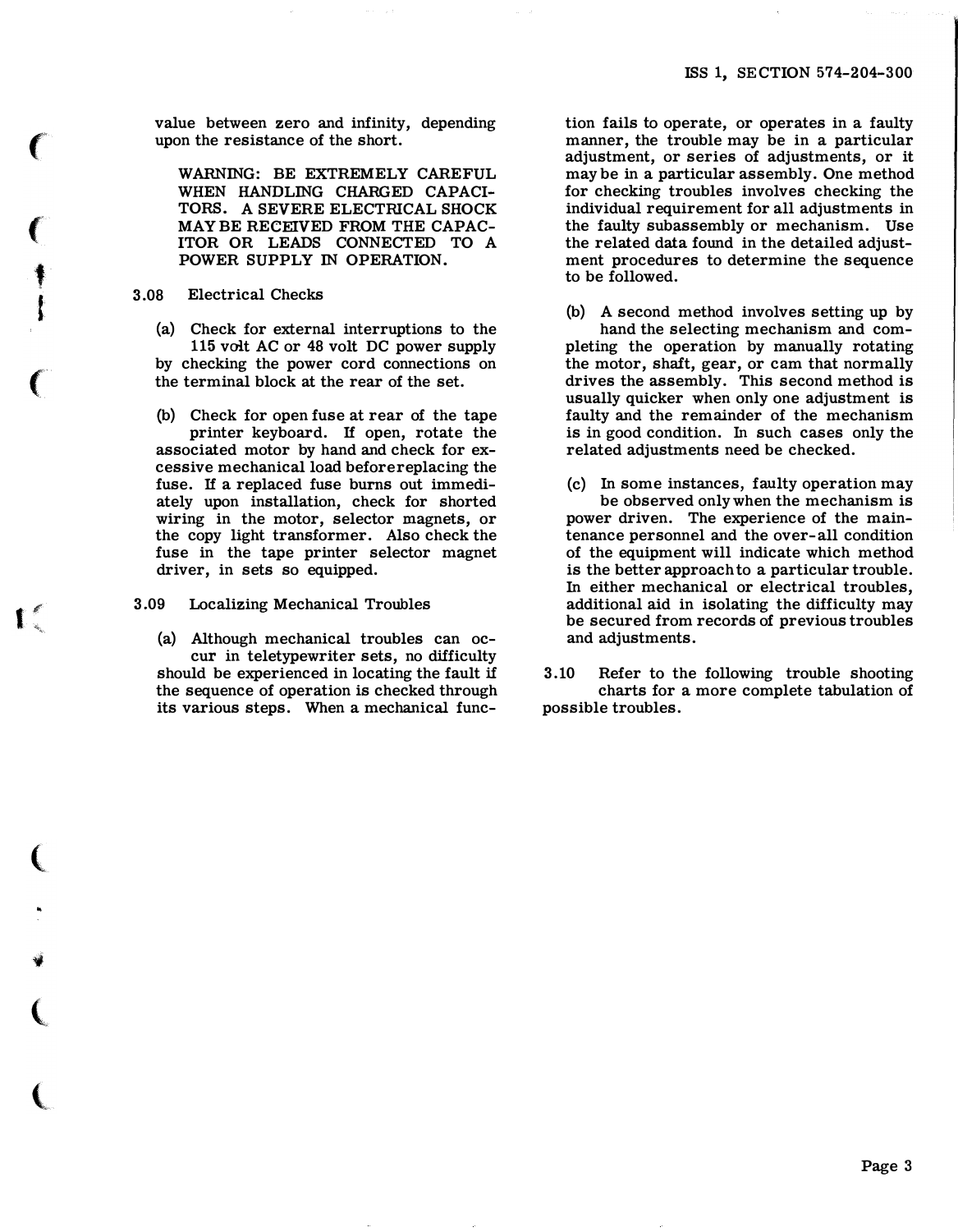# TROUBLE SHOOTING CHART FOR KTP SETS

 $\bigcirc$ 

 $\blacktriangleright$ 

f

I

,,

 $\blacksquare$ 

''  $\,$ 

:#

·�

**WESTERN** 1

| <b>STEP</b>  | <b>PROCEDURE</b><br><b>AND</b><br>NORMAL INDICATION                                           | <b>TROUBLE</b>                                                            | <b>CHECK</b>                                          | <b>REFERENCE</b>             |
|--------------|-----------------------------------------------------------------------------------------------|---------------------------------------------------------------------------|-------------------------------------------------------|------------------------------|
| $\mathbf{1}$ | With the power switch on<br>and the motor control relay                                       | Motor does not start.                                                     | Check power line con-<br>nections.                    | Schematic WD's               |
|              | operated, the motor starts.                                                                   |                                                                           | Check fuses.                                          | Actual and<br>Schematic WD's |
|              |                                                                                               |                                                                           | Check motor thermal<br>cut-off switch.                |                              |
|              |                                                                                               | Synchronous motor<br>(on sets so equipped)<br>runs at incorrect<br>speed. | Check power line<br>frequency.                        |                              |
|              |                                                                                               | Governed motor (on<br>sets so equipped)<br>runs at incorrect<br>speed.    | Check 117V AC line.                                   |                              |
|              |                                                                                               |                                                                           | Check motor and<br>governor brushes.                  |                              |
|              |                                                                                               |                                                                           | Check governor ad-<br>justments.                      | Adjustments                  |
|              |                                                                                               | Governed motor speed.                                                     | Check governor re-<br>sistor and capacitor.           |                              |
|              |                                                                                               |                                                                           | Check for sticking<br>governor contacts.              |                              |
|              |                                                                                               | No cabinet illumina-<br>tion.                                             | Check copy light re-<br>ceptacle.                     | Schematic WD's               |
|              |                                                                                               |                                                                           | Check copy light<br>transformer.                      | Schematic WD's               |
|              |                                                                                               | Cabinet copy lamps<br>not illuminated.                                    | Check bulbs and<br>sockets.                           | Schematic WD's               |
| $\mathbf{2}$ | Tape printer runs closed<br>on idle signal; operates on<br>signal impulse from key-<br>board. | Tape printer runs<br>open on idle signal.                                 | Check output from<br>data set (if so used).           | Schematic WD's               |
|              |                                                                                               |                                                                           | Check output of LP<br>selector magnet<br>driver card. | Schematic WD's               |
|              |                                                                                               |                                                                           | Check for open se-<br>lector coils.                   | Schematic WD's               |
|              |                                                                                               |                                                                           | Check for signal line<br>continuity.                  | Schematic WD's               |
|              |                                                                                               |                                                                           | Check selector ad-<br>justments.                      | Adjustments                  |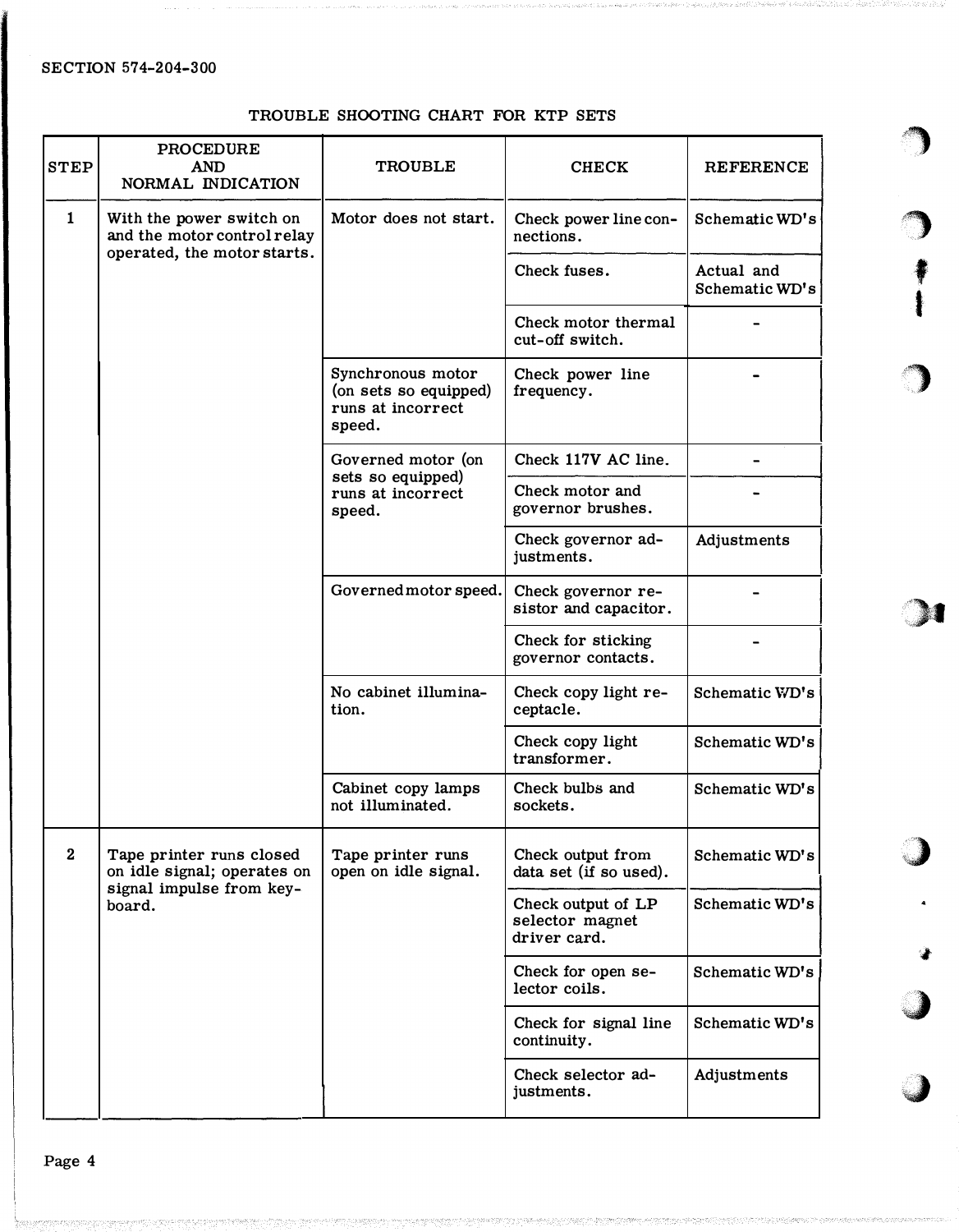$\gamma_{\rm eff} \rightarrow 2.8$  ,  $\gamma_{\rm eff}$ 

| <b>STEP</b> | <b>PROCEDURE</b><br><b>AND</b><br>NORMAL INDICATION                                                   | <b>TROUBLE</b>                                                           | <b>CHECK</b>                                                                               | <b>REFERENCE</b>             |
|-------------|-------------------------------------------------------------------------------------------------------|--------------------------------------------------------------------------|--------------------------------------------------------------------------------------------|------------------------------|
|             |                                                                                                       | Tape printer runs<br>closed during signal<br>impulse from key-<br>board. | Check output from<br>data set (if so used).                                                | Schematic WD's               |
|             |                                                                                                       |                                                                          | Check signal gen-<br>erator for shorting or<br>mechanical failure.                         | Schematic WD's               |
|             |                                                                                                       |                                                                          | Check selector ad-<br>justments.                                                           | Adjustments                  |
|             |                                                                                                       |                                                                          | Check for open signal<br>line to the data set<br>(if so used).                             | Schematic WD's               |
| $\bf{3}$    | Transmit from keyboard<br>to tape printer. Error<br>free copy will be printed<br>on the tape printer. | Selector receiving<br>margin short.                                      | Check data set input<br>(if so used).                                                      | Schematic WD's               |
|             |                                                                                                       |                                                                          | Check data set output<br>(if so equipped). Sig-<br>nal line ground to<br>connector PIN D9. |                              |
|             |                                                                                                       |                                                                          | Check current output<br>from LTP selector<br>magnet driver on<br>500 MA sets.              | Schematic WD's               |
|             |                                                                                                       |                                                                          | Check selector cur-<br>rent on 60 MA sets.                                                 | Actual and<br>schematic WD's |
|             |                                                                                                       |                                                                          | Check selector mag-<br>nets.                                                               | Schematic WD's               |
|             |                                                                                                       |                                                                          | Check selector adjust-<br>ments.                                                           | Adjustments                  |
|             |                                                                                                       |                                                                          | Check motor speed.                                                                         |                              |
|             |                                                                                                       | Intermittent errors<br>or garbling.                                      | Check data set input<br>(if so equipped).                                                  | Schematic WD's               |
|             |                                                                                                       |                                                                          | Check range finder<br>(may be at marginal<br>setting).                                     | Adjustments                  |
|             |                                                                                                       |                                                                          | Check current output<br>from LTP selector<br>magnet driver 500 MA.                         | Schematic WD's               |
|             |                                                                                                       |                                                                          | Check selector cur-<br>rent on 60 MA sets.                                                 | Actual and<br>Schematic WD's |
|             |                                                                                                       |                                                                          | Check selector mag-<br>nets.                                                               | Schematic WD's               |
|             |                                                                                                       |                                                                          | Check selector ad-<br>justments.                                                           | Adjustments                  |
|             |                                                                                                       |                                                                          | Check motor speed.                                                                         |                              |

 $\big($ 

 $\alpha_{\rm c}$ 

 $\sqrt{2}$ 

t t t

 $\overline{C}$ 

 $\left($ 

(

.. '

•

 $\overline{\mathbf{C}}$ 

 $\overline{\mathbf{C}}$